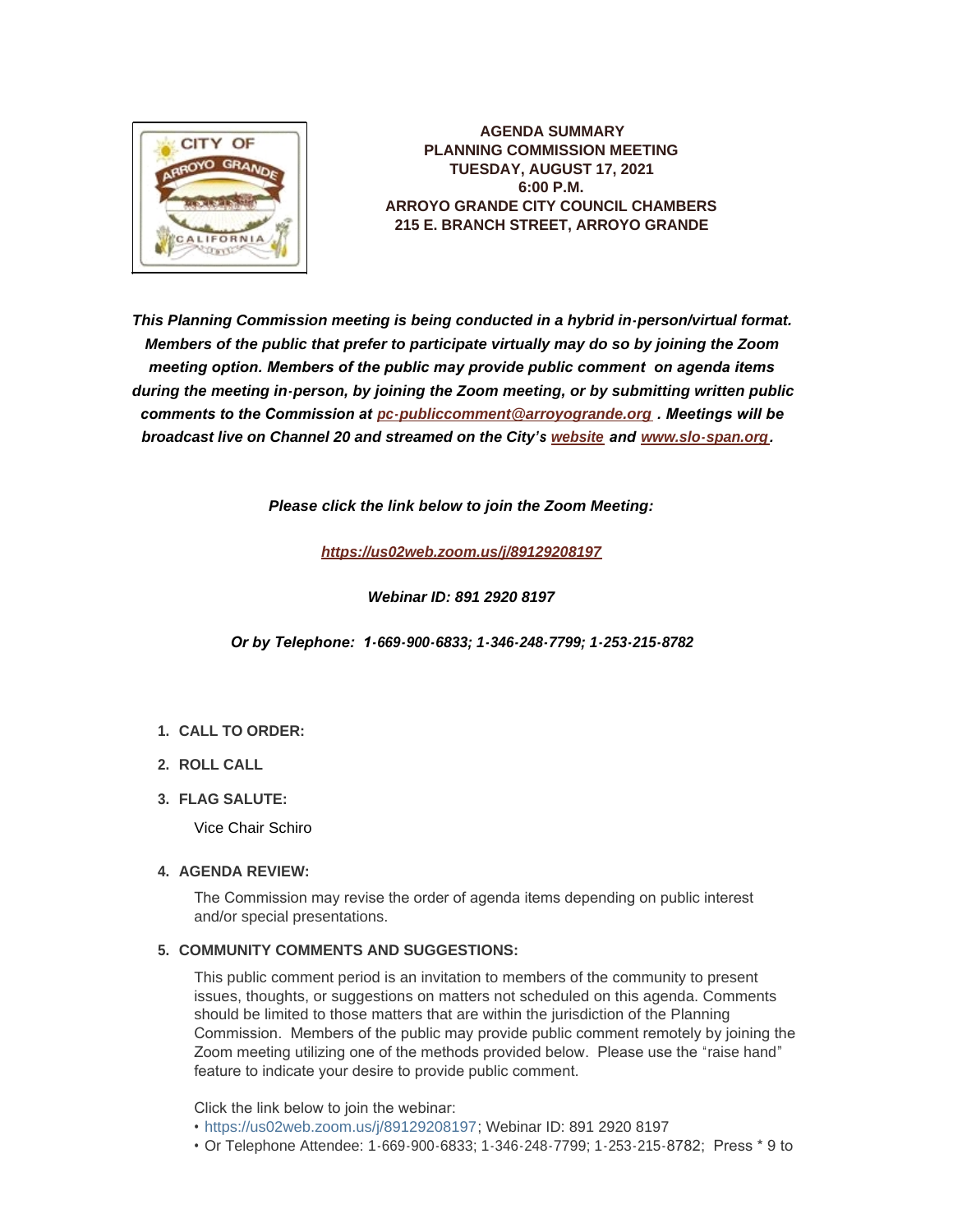"raise hand" for public comment

The Brown Act restricts the Commission from taking formal action on matters not published on the agenda. In response to your comments, the Chair or presiding official may:

• Direct City staff to assist or coordinate with you.

• A Commissioner may state a desire to meet with you.

• It may be the desire of the Commission to place your issue or matter on a future agenda.

Please adhere to the following procedures when addressing the Commission:

• Comments should be limited to 3 minutes or less.

• Your comments should be directed to the Commission as a whole and not directed to an individual Commissioner.

• Slanderous, profane or personal remarks against any Commissioner or member of the audience shall not be permitted.

# **WRITTEN COMMUNICATIONS: 6.**

Correspondence or supplemental information for the Planning Commission received after Agenda preparation. In compliance with the Brown Act, the Commission will not take action on correspondence relating to items that are not listed on the Agenda, but may schedule such matters for discussion or hearing as part of future agenda consideration.

# **CONSENT AGENDA: 7.**

# **CONSIDERATION OF APPROVAL OF MINUTES**  7.a.

 Recommended Action: Approve the minutes of the August 3, 2021 Regular Planning Commission meeting.

Documents:

## [2021-08-17\\_7a Minutes for Approval.pdf](http://www.arroyogrande.org/AgendaCenter/ViewFile/Item/11370?fileID=17393)

# **PUBLIC HEARINGS: 8.**

**CONSIDERATION OF AMENDED CONDITIONAL USE PERMIT 21-002; REVISION TO**  8.a. **A CONDITION OF APPROVAL REGARDING PARKING FOR CONDITIONAL USE PERMIT 18-005; LOCATION – 995 E. GRAND AVE; APPLICANT: GRACE CENTRAL COAST; REPRESENTATIVE – EMILY EWER, OASIS ASSOCIATES**

Recommended Action: It is recommended that the Planning Commission adopt a Resolution approving Amended Conditional Use Permit 21-002.

Documents:

# [2021-08-17\\_8a 995 E Grand ACUP.pdf](http://www.arroyogrande.org/AgendaCenter/ViewFile/Item/11371?fileID=17394)

**CONSIDERATION OF AMENDMENTS TO TITLE 16 OF THE ARROYO GRANDE**  8.b. **MUNICIPAL CODE (AGMC) REGARDING ACCESSORY DWELLING UNITS AND TINY HOMES ON WHEELS; DEVELOPMENT CODE AMENDMENT 20-001; LOCATION – CITYWIDE** 

Recommended Action: It is recommended that the Planning Commission adopt a Resolution recommending the City Council adopt amendments to the accessory dwelling unit ordinance.